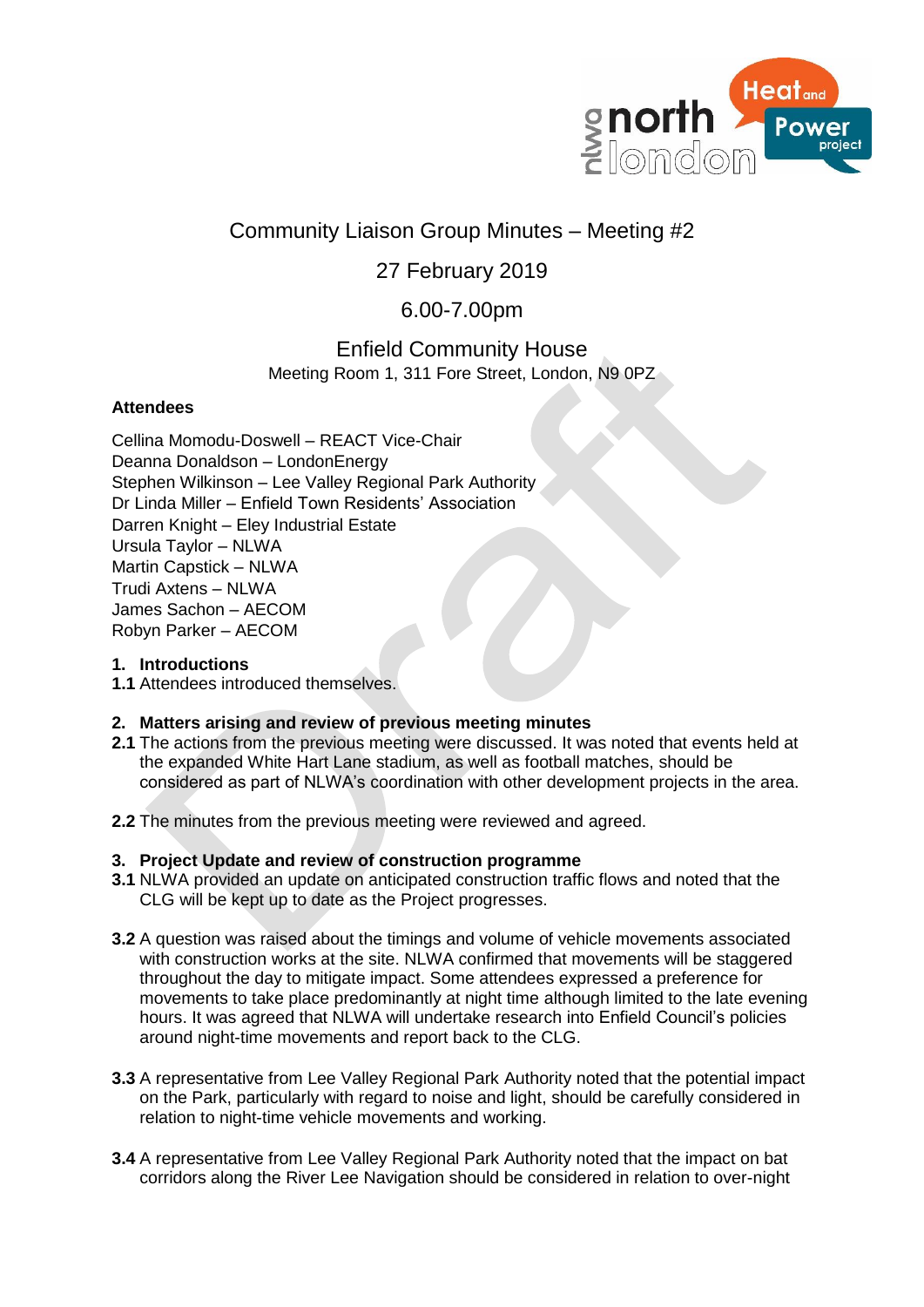works. NLWA noted the area of work is outside the Regional Park and the bat corridor should not be directly affected. NLWA confirmed that it will notify Lee Valley Regional Park Authority in advance of night-time working near the regional park.

- **3.5** A query was raised over the routing of construction traffic through Lee Park Way. NLWA confirmed that vehicles accessing the site would be:
- 3.5.1 taking workers to site,
- 3.5.2 limited construction traffic as agreed by Lee Valley Regional Park Authority, and
- 3.5.3 residents for the Reuse and Recycling Centre in due course.
- NLWA also confirmed weight limits will apply to vehicles accessing the site via Lee Park Way.
- **3.6** A representative from Eley Industrial Estate noted that the route near the quarry site, Lower Hall Lane, is very busy and NLWA confirmed that this has been considered as part of the transport strategy.
- **3.7** NLWA confirmed that a contractor had been appointed to undertake the works on the east side of the laydown area. NLWA noted that the works are temporary, and at the end of the construction process the area will be returned to its original state. It was noted by CLG members that the works to date had not caused any disruption.
- **3.8** NLWA noted that the contractors for the laydown area works have applied to Enfield Council for overnight working, which is scheduled to take place for 12 days (Monday – Friday) from 15 April – 30 April in order to construct an access road off Walthamstow Avenue on Lower Hall Lane. (*Actual night-time working was agreed with LB Enfield and took place from 10 June 2019. Local residents were notified in advance.)*
- **3.9** NLWA provided an overview of the forthcoming construction programme and advised that more detail will be provided as further contractor appointments are made.
- **3.10** In response to a question about district heating, NLWA confirmed that this will be discussed with Energetik.
- **3.11** NLWA presented the draft design of the signage that will be placed at the entrances to the Park near to the laydown area, to inform the public about the works and publicise contact details for enquiries.
- **3.12** Suggestions were given for signage locations, as well as the signage wording. NLWA confirmed that these suggestions will be considered and, where possible, reflected in the signage strategy.
- **3.13** It was suggested that a notification of the works could be put in Enfield Council's magazine to target people who do not typically use the NLHPP Project website. NLWA confirmed that it will liaise with Enfield Council regarding this matter.

#### **4. Community roadshow**

**4.1** NLWA updated on the community roadshows and noted that a strategy to run the events had been developed as a response to the first CLG meeting in December 2018. NLWA has a bank of information to share with the local community. This will include proactive engagement with local community groups. NLWA confirmed that the roadshow events will be an opportunity to raise awareness of the Project and provide updates. NLWA noted that engagement with councillors representing Edmonton Green Ward is helping to inform the roadshow strategy.